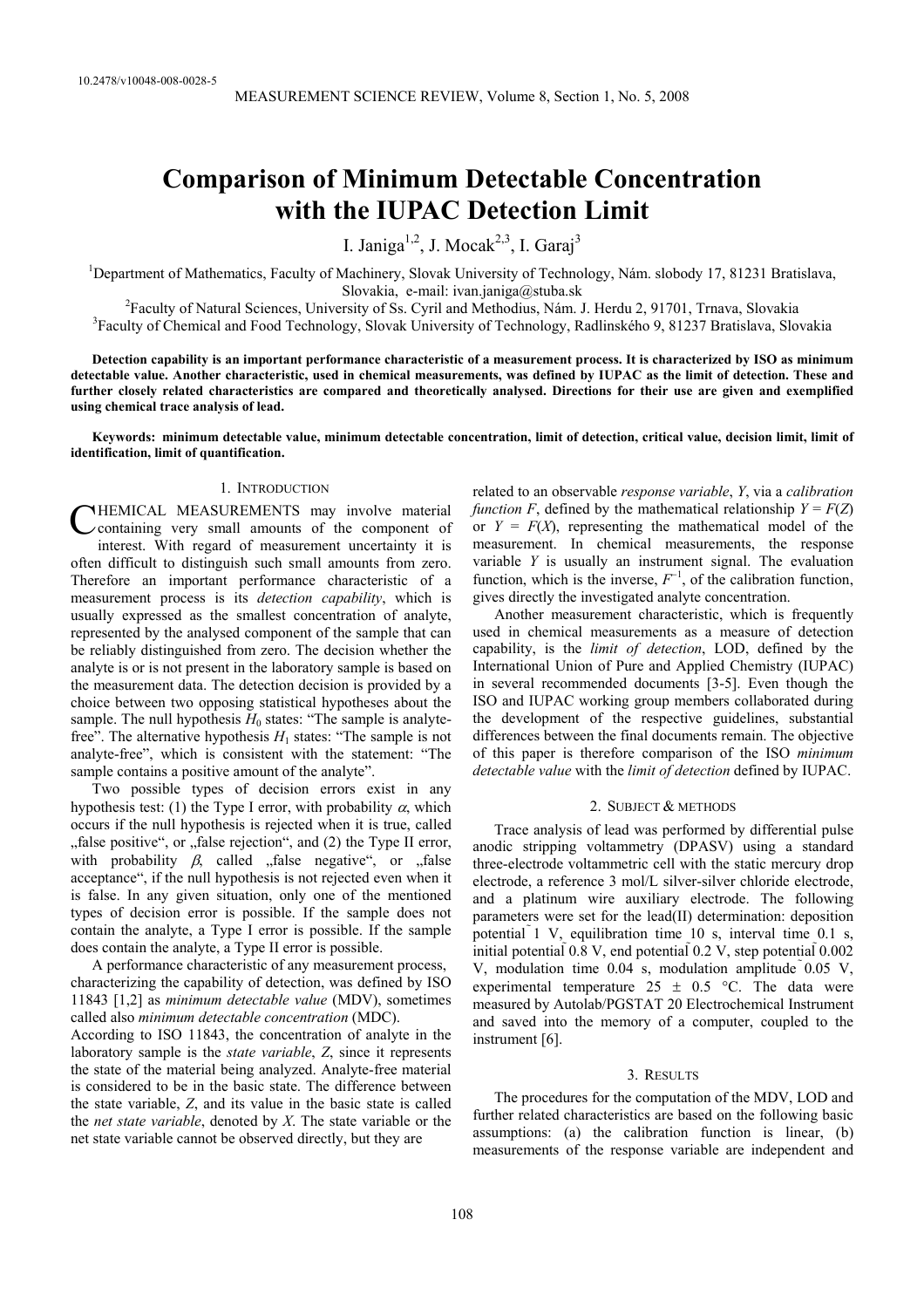normally distributed with the standard deviation referred to as the residual standard deviation,  $\hat{\sigma}$ , (c) the residual standard deviation is constant, i.e. it does not depend on the state variable.

### *Minimum detectable value and critical value*

The minimum detectable value obtained from a particular calibration is the smallest value of the net state variable which can be detected with a probability of  $1 - \beta$  as different from zero. The linear calibration model is given by

 $Y_{ij} = a + bx_i + \varepsilon_{ij}$   $i = 1, 2, ..., I;$   $j = 1, 2, ..., J$  (1) where

> *Yij* response variable for the state *i* and preparation *j*

 $x_i$  net state variable in the state *i* 

 $\varepsilon_{ij}$  random component of the sampling,

preparation and measurement errors

The *critical value*,  $x_C$  and the *minimum detectable value*,  $x_D$ , of the net state variable are defined [7,8] by the equations

$$
x_C = \frac{y_C - \hat{a}}{\hat{b}} = t_{1-\alpha}(v)\frac{\hat{\sigma}}{\hat{b}}\sqrt{1 + \frac{1}{IJ} + \frac{\overline{x}^2}{s_{xx}}}
$$
(2)

$$
x_D = \delta(\nu, \alpha, \beta) \frac{\hat{\sigma}}{\hat{b}} \sqrt{1 + \frac{1}{IJ} + \frac{\overline{x}^2}{s_{xx}}}
$$
 (3)

where

 $t_{1-\alpha}(v)$  $(1-\alpha)$ % quantile of the *t*- distribution with  $v = (I J - 2)$  degrees of freedom

- $\delta$  non-centrality parameter of the non-central *t*-distribution
- $\hat{\sigma}$  estimated residual standard deviation of the regression analysis of model (1)

$$
S_{xx} = J \sum_{i=1}^{I} (x_i - \overline{x})^2
$$

#### *Limit of detection and limit of identification*

In chemical measurements, the *limit of detection*, LOD, is the smallest concentration (or the mass) of the analyte,  $x_D$ , that can be detected with a specified degree of certainty. Its old traditional definition, given by IUPAC in the seventies of the  $20<sup>th</sup>$  century, is based on the mean,  $\mu_b$ , and the population standard deviation of the blank,  $\sigma_b$ , which represents an analyte-free sample. In practice, its value  $y_D$  in the signal domain has been commonly approximated by the arithmetic mean of the blank  $\overline{y}_b$  plus the  $k_D$  - multiple of the blank standard deviation  $\hat{\sigma}_b$  (denoted as  $s_b$  in chemical literature). In the common case when  $k_D = 3$ , the LOD in the signal domain is  $y_D = \overline{y}_h + 3s_b$ . Factor  $k_l = 6$  is recommended for the *limit of identification*, LOI. Then the LOD and LOI in the concentration domain are defined by  $LOD = (y_D - \hat{a})/\hat{b}$  and LOI =  $(y_l - \hat{a})/\hat{b}$ , respectively. However, according to some authors the first limit is called the *critical level* and only the second limit is called the limit of detection.

 $=\frac{y_c-\hat{a}}{z}=t_{1-\alpha}(v)\frac{\hat{\sigma}}{z}\sqrt{1+\frac{1}{z-1}+\frac{\overline{x}^2}{z}}$  (2) according to which the LOD in the concentration domain is Statistically much more correct is the approach using the *one-sided upper confidence limit* of the calibration line [5], defined by

$$
LOD = [t_{1-\alpha}(v) \hat{\sigma} / \hat{b}] [1 + 1/N + \bar{\overline{x}}^{2} / \sum_{n=1}^{N} (x_{n} - \bar{x})^{2}]^{1/2}
$$

where  $N = I J (I -$  the number of standard solutions,  $J$ the number of parallel measurements)*.*

The LOI is defined in the same way except the additional factor of two;  $LOI = 2$  LOD [5].

## *Comparison of the minimum detectable value with the limit of detection*

Comparison of the ISO measurement characteristics, the critical level,  $x_C$ , and the minimum detectable value,  $x_D$ , with the IUPAC recommended characteristics LOD and LOI for the electrochemical trace analysis of lead is summarized in Tab.1.

*Tab.1…Determination of lead by DPSAV – comparison of the critical value and the minimum detectable value with the limit of detection and the limit of identification.* 

|                  | 8      | ν                       | 30     |                       | 8      | ν                       | 6      |
|------------------|--------|-------------------------|--------|-----------------------|--------|-------------------------|--------|
|                  | 4      | t(v, 0.01)              | 2.4573 |                       |        | t(v, 0.01)              | 3.1427 |
| $\boldsymbol{N}$ | 32     | $\delta(v, 0.01, 0.01)$ | 4.8793 | N                     | 8      | $\delta(v, 0.01, 0.01)$ | 6.2127 |
| $\hat{a}$        | 20.86  | $x_C$                   | 0.2495 | â                     | 20.86  | $x_C$                   | 0.2445 |
| $\hat{b}$        | 7.449  | $x_D$                   | 0.4955 | ^<br>$\boldsymbol{b}$ | 7.449  | $x_D$                   | 0.4833 |
| $\hat{\sigma}$   | 0.7199 | <b>LOD</b>              | 0.2495 | $\hat{\sigma}$        | 0.4868 | <b>LOD</b>              | 0.2445 |
|                  |        | LOI                     | 0.4991 |                       |        | LOI                     | 0.4889 |

*Note:* The estimate of the blank standard deviation  $s_b = 0.01639$ , therefore the LOD and LOI defined by the traditional  $3s_b$ and  $6s_b$  approach are:  $\text{LOD}(3s_b) = 0.2439, \text{LOI}(6s_b) = 0.4878.$